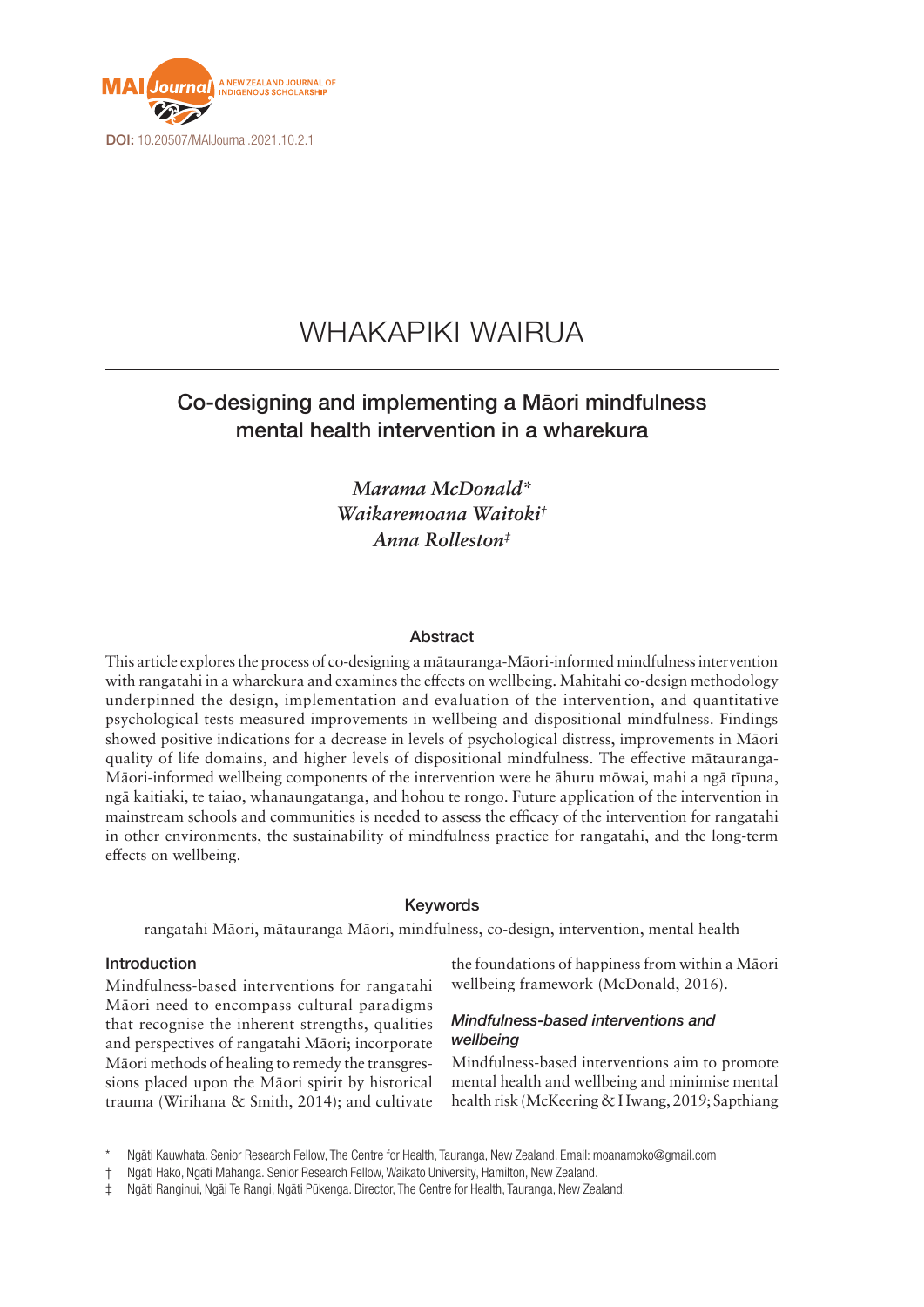et al., 2019). Mindfulness practice evolved from ancient Buddhist religious philosophies and meditative practices, which sustained humans in their quest for happiness, wellbeing and spiritual enlightenment (Bodhi, 2011; Neves-Pereira et al., 2018; Shapiro et al., 2006). Today, secular mindfulness is described as a way of being that involves the cultivation of awareness that arises from paying attention on purpose, in the present moment, non-judgementally (Kabat-Zinn, 1996). Mindfulness allows people to understand how emotions and thoughts affect health and wellbeing, and reveals ways to cultivate the mind–body connection to rebalance and sustain wellbeing (Mental Health Foundation, 2011).

A number of studies have shown the beneficial effects of mindfulness-based stress reduction (MBSR) on enhancing aspects of coping with stress, improving mental health (Grossman et al., 2004; Hofmann et al., 2010) and effectively managing self-destructive thoughts and emotions (Le & Gobert, 2015). Practising mindfulness may also create positive physiological changes within the brain, especially in the areas of learning and memory, emotion regulation, sense of self and perspective taking (Holzel et al., 2011). Mindfulness interventions have been shown to reduce traumarelated symptoms and reduce the negative effects of stress and trauma, including adverse childhood experiences (Gallegos et al., 2015; Ortiz & Sibinga, 2017).

#### *Aotearoa New Zealand context*

In Aotearoa New Zealand, mindfulness programmes have generated significant interest within health, education and workplaces (Bernay et al., 2016; Simpson & Mapel, 2011; Sistig et al., 2014). Although school-based studies are limited, findings on the efficacy of mindfulness programmes show a positive association with enhanced wellbeing, including increased positive affect and outlook, increased calmness, reduced stress, increased focus and attention, enhanced self-awareness and the development of positive relationships (Bernay et al., 2016; Rix & Bernay, 2014). Secular mindfulness, as described above, can make important contributions to wellbeing for adolescents, in particular, by decreasing negative mental traits (affective disturbances, anxiety) and increasing positive mental states (e.g., positive affect, prosocial functioning) (McKeering & Hwang, 2019). However, its divergence from religious and spiritual foundations may render it less effective for Indigenous and Māori environments where spiritual wellbeing is integral and is a cornerstone of health and wellbeing models.

#### *Mindfulness and Indigenous wisdoms*

Mindfulness resonates with ancient Indigenous wisdom (Le & Shim, 2014) and has demonstrated efficacy and cultural suitability within Indigenous communities (Dreger et al., 2015; Le & Proulx, 2015; Le & Shim, 2014). Mindfulness in an Indigenous context is interlinked with worldviews that are strongly underpinned by spiritual elements, cultural wellbeing traditions and a deep awareness of one's connections to the land, nature, family and ancestors. Mindfulness-based interventions that incorporate Indigenous mindfulness traditions and concepts have resulted in improvements in stress management, immune function, positive affect and self-awareness, greater focus and decreased suicidal thoughts (Le & Gobert, 2015; Le & Shim, 2014). These studies suggest that mindfulness concepts underpin many traditional Indigenous practices.

#### *Mindfulness and Māori spirituality*

Mātauranga Māori is a cultural system of knowledge that reflects a unique Māori worldview, including traditional knowledge and culture that is passed down through the generations in many forms, such as stories, songs, dances, art and teachings (Whaanga et al., 2017). It is an evolving knowledge system that has helped Māori to adapt to their changing relational, spiritual and ecological environments, protecting and sustaining a relational and spiritual relationship with the natural world (Royal, 2002). Historically, Māori wellbeing was reliant on maintaining relationships of harmony and unity with the natural and spiritual realms (Hanara & Jackson, 2019; McDonald, 2016). Everyday life was reliant on a multisensory awareness in the present moment; for example, sea, moon and star patterns, changes and cycles in nature were carefully observed to ensure wellbeing and safety, and to avoid harming and depleting the landscape, flora, fauna and wildlife (Mead, 2012; Tawhai, 2013). Karakia were also offered to ensure protection and guidance, and to create a union with ancestors, the environment and celestial realms (Durie, 1999; Rewi, 2010).

Many Māori cultural practices foster a relational existence and pathway to spiritual enlightenment and connection, including but not limited to meditative practices such as karakia and nohopuku. Ascribing spiritual qualities to mahi toi can be seen in narratives on the origin of particular arts. Te Mātorohanga's account of Mataora's journey to bring tā moko from Rarohenga to the world of humankind renders the artform of tā moko sacred through its direct connection to the atua (Jahnke,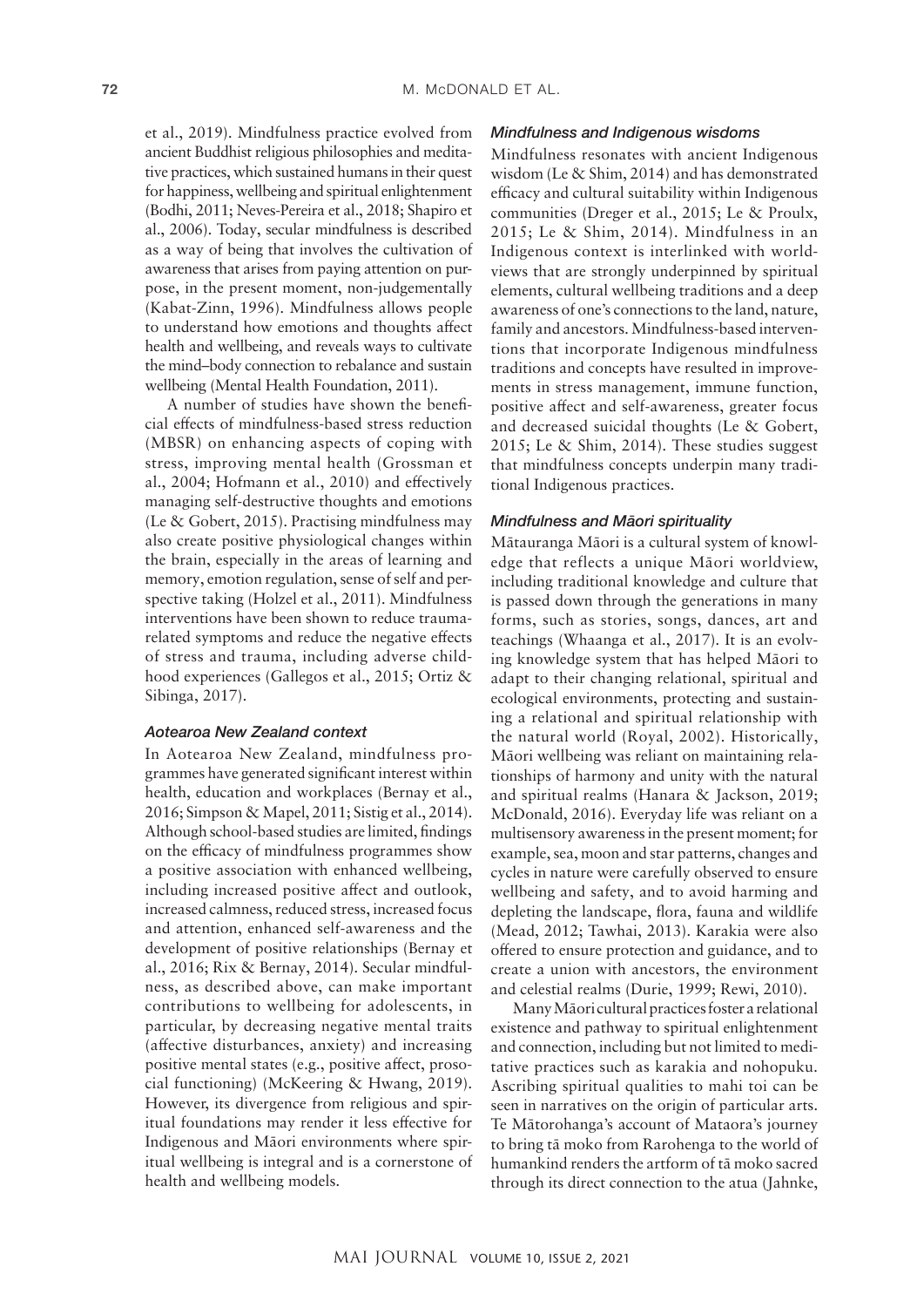2010). This sacredness is further reinforced by the types of karakia performed before and after the process. The singing that accompanied the practice of tā moko was also viewed as a mechanism to cope with the pain (Jahnke, 2010). Higgins (2004) describes the karakia performed for the process of tā moko as a form of "mental anaesthetic" (p. 117). Scientists are now proving that listening to music, and singing, reduces stress in both physiological and psychological domains (De Witte et al., 2020). Mindfulness is often described as an effective tool to help people regulate their emotions. Kirihaehae can be seen as fulfilling a similar role for Māori, a culturally accepted way to cope with grief and release overwhelming emotions (Kingi et al., 2017).

Māori continue to embody a multisensory, contemplative and spiritual interaction with the world. Activities that stimulate the creative process and the multisensory connection to the natural world are evident in karakia, mōteatea, tā moko, kapahaka, whakairo and waka voyages, and for those who still practise them, traditional methods of hunting, fishing and cultivating kai, and astronomy.

#### *Whakapiki Wairua: A study of a mindfulness intervention in a wharekura*

In 2018, research was funded by the New Zealand Health Research Council Māori postdoctoral funding scheme to design a Māori mindfulness-based intervention in a wharekura and to investigate its effects on rangatahi wellbeing. The postdoctoral Māori health researcher led the research study with the support of an assistant researcher with expertise in mātauranga Māori and a Kaupapa Māori advisory group.

#### **Methodology**

#### *Kaupapa Māori Mahitahi approach*

Mahitahi is a Māori co-design methodology that was used to co-create the Māori mindfulness-based intervention, underpinned by mātauranga and rangatahi perspectives of wellbeing. Co-design refers to a research approach involving equitable collaboration between researchers and participants using creative participatory methods. Participants are considered to be the experts of their own domain and experience, and the researchers facilitate their involvement in the research process. The Mahitahi approach draws from participant-led co-design methodology, adapting co-design concepts like mindsets and personas to be reflective of Māori and rangatahi worldviews. However, it is also distinct from mainstream co-design

methodology, which is underpinned by Western methods of engagement, design and thinking, drawing instead from Māori design practices such as moko and methods of collaboration, engagement and support such as wānanga, tuakana–teina and whanaungatanga. The Mahitahi co-design process spanned three years, from February 2018 to November 2020.

#### *Mahitahi and wānanga*

The Mahitahi process occurred within wānanga. Wānanga involve practices and procedures that lead to the creation, understanding and dissemination of knowledge (Waitangi Tribunal, 1999). Therefore, wānanga is a space engineered to foster creativity and Māori co-design methods. There were five two-day wānanga in year one. The purposes of the wānanga were to (a) explore rangatahi experiences and perspectives of mental health and wellbeing, (b) experiment with a range of mindfulness tools from te ao Māori and Western science and (c) design a Māori mindfulness intervention. The wānanga were co-facilitated by the assistant and primary researcher. The wānanga were held at Te Wharekura o Mauao with haerenga to various cultural sites of significance in the local natural environment. The wānanga took place in a building called Mauao, named after the tipuna maunga of the local iwi. This space had been specifically designed for wānanga-style learning. The rangatahi were familiar and comfortable with a wānanga-style learning and identified a preference of wānanga over shorter sessions.

The Mahitahi approach was collaborative, experimental and adaptive. The approach was underpinned by specific mindsets and values that encouraged creative problem-solving. We adopted a flexible approach to the wānanga, coming with prepared activities but staying in tune with rangatahi, to their learning styles, stamina, concentration levels and engagement, and adapting accordingly. Te reo Māori and English were spoken. As wānanga evolved, the process was refined to create culturally relevant, rangatahicentred mindfulness-based activities.

An important aspect of co-design methodology is the mindsets that underpin the co-design methods. The Mahitahi methodology and mindsets were driven by Māori concepts and values.

#### *Mahitahi mindsets*

*Mahitahi*—This mindset is encapsulated in the whakataukī "Kotahi te kōhao o te ngira e kuhuna ai te miro mā, te miro pango, te miro whiro". This refers to the importance of connections and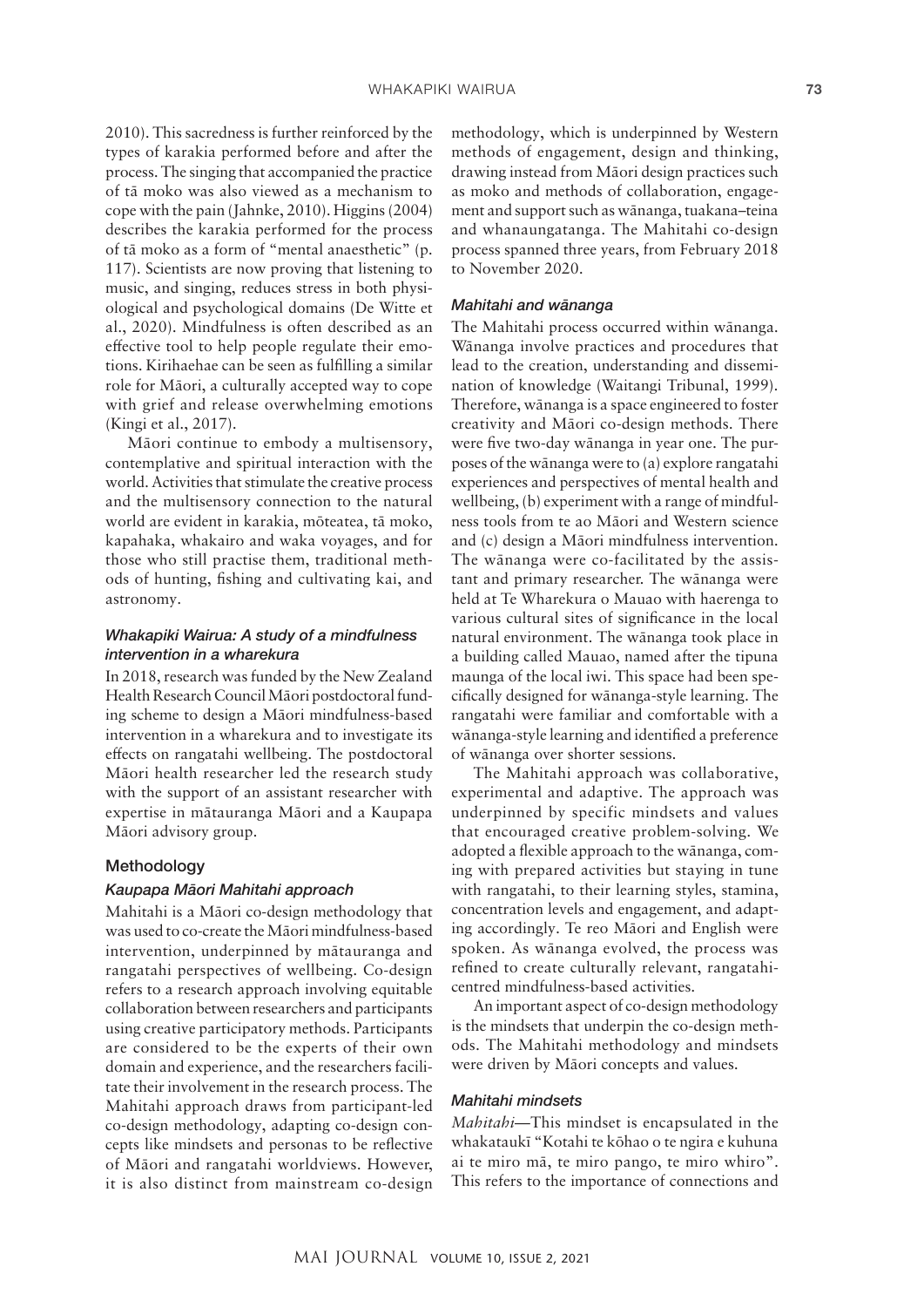collaboration in supporting a common vision. Collective, collaborative approaches to discussions and activities were preferred in favour of individual approaches. A collectivist approach to wellbeing aligns with an Indigenous worldview (McDonald, 2016) and underpins many of the traditions and cultural practices within te ao Māori.

*Mahia te mahi*—This mindset is reflected in the whakataukī "Mā te ringa raupā ka eke".

This mindset recognises that co-design research is action oriented, with an emphasis on doing, making, creating and testing in real-world scenarios (IDEO, 2015).

*Mahi toi*—The importance of creativity is reflected in the whakataukī "I orea te tuatara ka patu ki waho". This refers to the need for creative thinking, adaptability and perseverance when problemsolving. Creativity was applied to all aspects of the design process, whether it was through problem-solving during group physical challenges, collective visual art projects, moko designs and narratives or through visualisations connecting to kaitiaki and tīpuna. Most importantly, it was often rangatahi led, whereby they would adapt an activity to be more relevant and enjoyable.

#### *Whanaungatanga*

Whanaungatanga in research identifies one's connectedness and offers a culturally appropriate engagement process with Māori on research-based kaupapa (Bishop, 1996). Pre-existing relationships between the researchers and rangatahi through whakapapa and as whānau members and previous kaiako mentor positions at the wharekura provided a strong foundation for this research. Connections were quickly and seamlessly formed and reinforced through Mahitahi activities of preparing meals together, looking after each other, respecting the roles of tuakana–teina, and through kotahitanga.

#### *Mahitahi rangatahi collaborators—participants*

Rangatahi attending Te Wharekura o Mauao in Tauranga were selected to collaborate in the codesign, trial and evaluation of the intervention. The study goals and rationale were presented to kaiako at Te Wharekura o Mauao during a weekly hui. Inclusion criteria were rangatahi in Years 9–12 attending Te Wharekura o Mauao, rangatahi that would benefit from the study and rangatahi that would contribute to the study. Exclusion criteria were any rangatahi with a serious mental illness

or who had recently suffered trauma. Twentyone rangatahi were purposively selected from the identified group of rangatahi; gender was self-identified by the rangatahi, and a mix of genders was sought by the researcher. Two rangatahi withdrew from the research during the first year. Four additional rangatahi were recruited for the intervention phase, bringing the total to 23 rangatahi. Information sheets and consent forms were available to the rangatahi in te reo Māori and English. Both parental and rangatahi consent was obtained (range: 14–18, gender ratio: 11 males 12 females). Ethical approval was obtained from the University of Waikato Human Research Ethics Committee.

#### Procedures

#### *Identifying the mental health needs and experiences of rangatahi*

Three main exercises were used to explore perspectives, beliefs and experiences of mental illness and rangatahi reflections of the intervention activities: *Post-it whakawhiti k*ō*rero sessions*—group discussions using Post-it notes to write down thoughts and feelings; *rangatahi personas—*creating fictional users or participants that give insights into the diverse lived experiences, needs, behaviours and goals of the participants (Dam & Siang, 2020); and *visual diaries—*documenting participants' feelings, thoughts and creative expressions during wānanga.

#### *Mindfulness-based practices and activities*

The Māori mindfulness intervention was codesigned during five wānanga in the first year. The following mindfulness-based activities were explored in each wānanga and refined by rangatahi and researchers for the final intervention: hohou te rongo (meditations, visualisations and karakia), whakapakari tinana and hinengaro (resiliency activities) and mahi toi (creative arts).

#### *Intervention*

The final intervention was implemented in the second year over 10 months (March to November 2019) within eight wānanga. Participants were administered baseline psychological tests (Kessler Psychological Distress Scale [K-10] and Mindful Attention Awareness Scale for Adolescents [MAAS-A]) at two weeks pre-intervention and at one week post-intervention. They were also given a holistic Kaupapa Māori Quality of Life (Māori QOL) assessment (modified Short Form 36 Health Survey Questionnaire [SF36] questionnaire) to look at the quality of life measures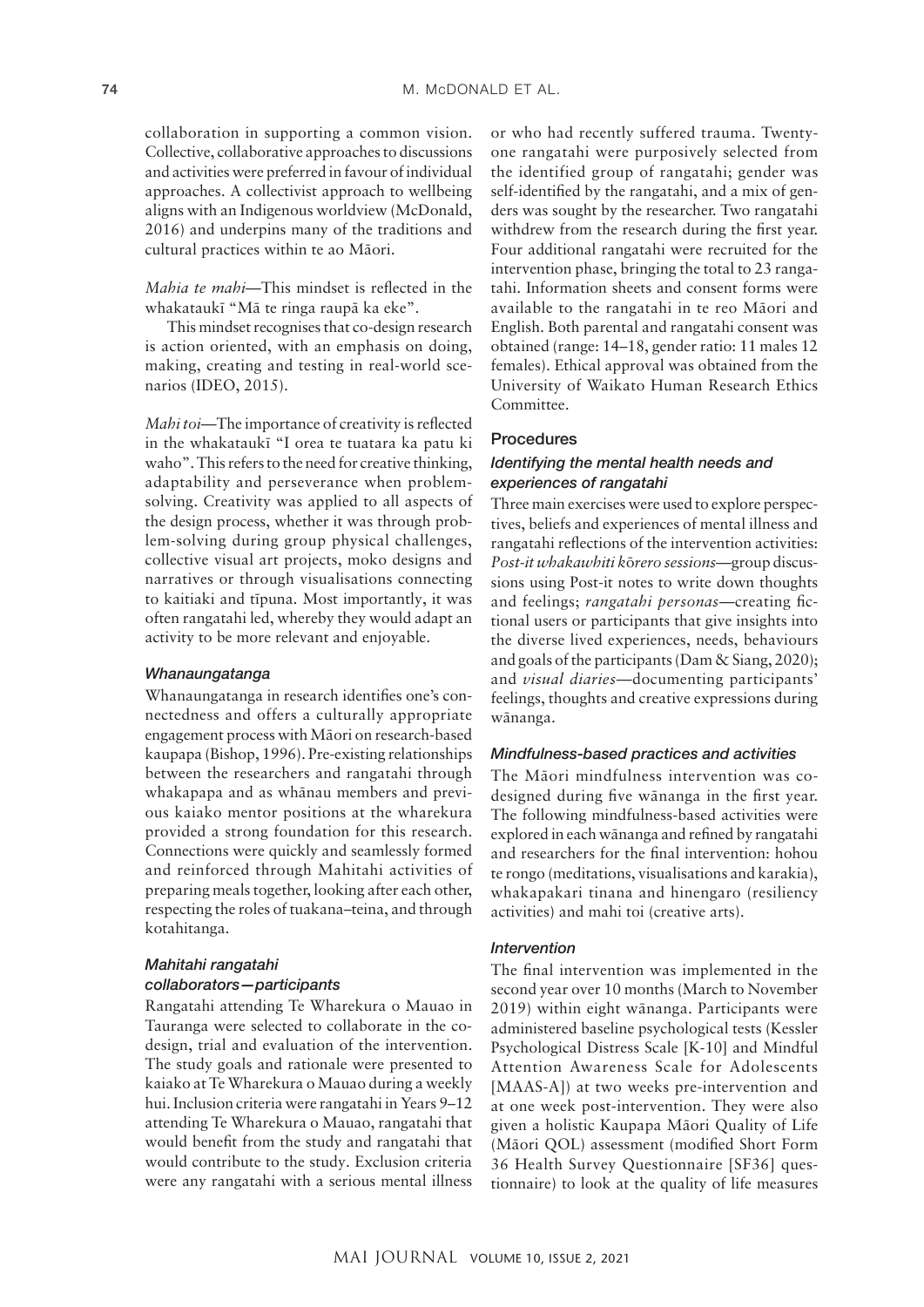appropriate to Māori. A Muse brainwave sensing device that measures brainwave activity during meditation was also administered pre-intervention and at six months mid-intervention. In addition, Post-it note whakawhiti kōrero were conducted throughout the wānanga to assess intervention satisfaction and feedback. Participants also wrote reflections during each wānanga in a visual diary. Researcher observations were recorded via an iPad and in written form. Thematic analysis was applied to data gathered from whakawhiti kōrero, researcher observations and visual diaries. The themes identified from the data were used to frame the co-construction of fictional rangatahi personas based on rangatahi experiences of the Māori mindfulness intervention. Four fictional rangatahi personas (Oceana, Atawhai, Te Rangi Āio and Iro) were created. A Kaupapa Māori moko analytical framework was applied to the rangatahi personas to analyse and interpret the data.

#### *Quantitative data measures*

Depression and anxiety were assessed using the K10 (Kessler et al., 2002), which is a measure of psychological distress, with a higher score indicating more psychological stress. Dispositional mindfulness was assessed using the MAAS-A, a validated psychometric measure of trait or dispositional mindfulness in adolescents, with higher scores reflecting higher levels of dispositional mindfulness (Brown et al., 2011). The Muse technology was used to measure improvements in meditation. The Muse headband is a wearable device developed by InteraXon in Canada that is connected to a meditation application that is played on an iPad. Users are guided through a meditation session during which they are provided with neurofeedback on their brain activity. In adolescents, Muse mindfulness training has been associated with improved classroom behaviour and increased mindfulness (Martinez & Zhao, 2018). The Muse was used to measure the amount of time (seconds) participants spent in a calm brainwave state during a three-minute meditation. Muse uses a unique and complex combination of the various brainwaves to determine active, calm and neutral states. Holistic wellbeing was assessed using the Māori QOL (Rolleston et al., 2017) questionnaire. The Māori QOL measures wellbeing across four domains—taha tinana, taha hinengaro, taha wairua and taha whānau—where a higher score reflects higher wellbeing. The Māori QOL was adapted for use with rangatahi Māori.

The quantitative data set had 23 participants. Two of the original 23 participants were excluded

because they suffered significant trauma in their personal lives during the intervention. Because the intervention is designed as a preventative mental health approach, it is not deemed suitable for rangatahi experiencing acute mental distress or trauma. From a Kaupapa Māori perspective, it was important to continue to include the two rangatahi in the experience so they continued to feel supported; they are not, however, represented in the data.

#### *Quantitative analysis*

Values are presented as mean (standard deviation) for all variables except the durations of active, neutral and calm states, which are reported as median (interquartile range) because their distributions were significantly skewed. Similarly, pairwise Student's *t*-tests were used to compare the mean changes in K10, MAAS-A, Māori QOL and percentage of time spent in a calm state per person, and pairwise Wilcoxon signed-rank tests (including the Pratt method of handling zeros) were used to compare the central locations of the distributions of time spent in each of active, neutral and calm states. R statistical software version 3.6.1 was used for analyses.

#### *Kaupapa Māori qualitative data analysis*

Thematic analysis was used to identify and analyse the themes within the data and to interpret both the way participants made meaning of their experience and the wider social and cultural context that impinges on those meanings (Braun & Clarke, 2006). Kaupapa Māori analysis allowed the researcher to consider and interpret the data through a Māori worldview. The mātauranga Māori study advisor worked alongside the researcher to apply a Māori worldview, identify Māori conceptual themes and synthesise the data into a moko narrative and design. Moko was used as the analytical framework to interpret the data. This mātauranga Māori method of design, storytelling and interpretation reflects Māori thought, expression, models and concepts of healing, transformation and wellbeing. The use of moko as a framework is akin to the pūrākau narrative methodology, which provides a culturally meaningful template with which to understand human behaviour (Lee, 2005). Moko was also a practice that rangatahi participants were engaged in and passionate about. The process of moko design and interpretation involved understanding and processing the data through feeling, thinking and metaphysical processes.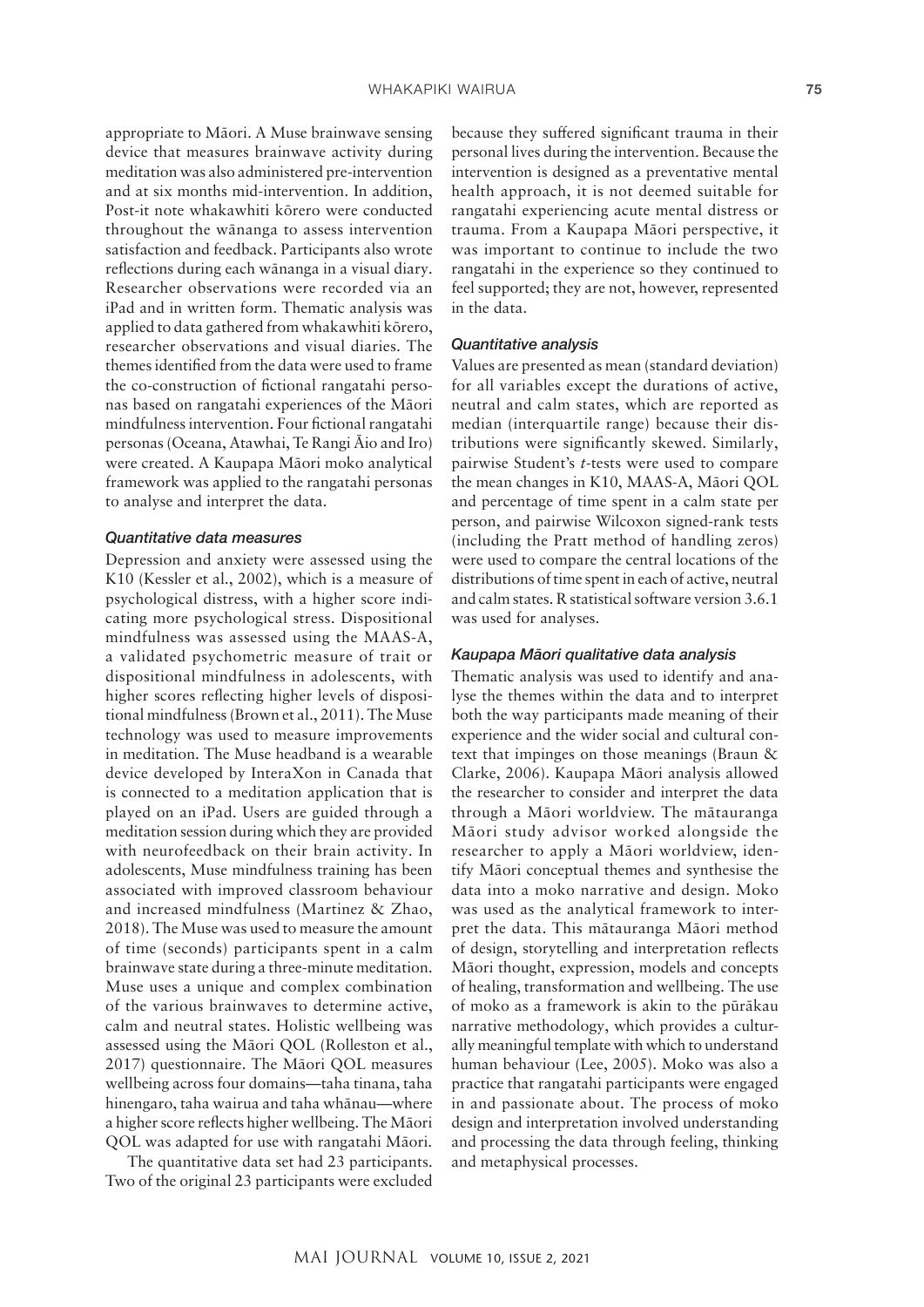#### **Results**

#### *Quantitative results*

There were statistically significant improvements in depression and anxiety (reduction in K10,  $p = 0.0001$ ), dispositional mindfulness (increase in MAAS-A,  $p = 0.029$ ), and in most components of the Kaupapa Māori QOL measure (see Table 1). Specifically, there were significant improvements in the tinana, hinengaro and wairua components. The change in whānau measure was not statistically significant ( $p = 0.07$ ); however, it should be noted that rangatahi had high levels of whānau wellbeing pre-intervention (see Table 1). Data from the Muse application (see Table 2) showed improvements in the time rangatahi spent in active, neutral and calm brainwave states; however, these were of borderline statistical significance ( $p = 0.05$  to 0.06)

#### *Kaupapa Māori qualitative results*

Results from the Kaupapa Māori and thematic analysis of researcher observations, whakawhiti kōrero and visual diaries identified four broad themes, which provided the framework for the rangatahi personas: (a) Rangatahi identity and whanaungatanga, (b) Places and spaces of wellbeing, (c) Application and impacts of meditations and (d) Guidance and reflections from te ao Māori. Kaupapa Māori and thematic analysis was applied to the personas, and six themes were identified that reflect the significant Māori mindfulness components that enhanced wellbeing for rangatahi participants: (a) He āhuru mōwai—a calm place, a sheltered haven; a safe space and place for rangatahi to be themselves without judgement; (b) Mahi ā ngā tīpuna—connecting

|  | TABLE 1 Pre-test and post-test results of K10, MAAS-A and Māori QOL |  |  |  |  |  |
|--|---------------------------------------------------------------------|--|--|--|--|--|
|--|---------------------------------------------------------------------|--|--|--|--|--|

|                 | Pre-<br>intervention | Post-<br>intervention | Change<br>per person | p-value (of change<br>per person) |
|-----------------|----------------------|-----------------------|----------------------|-----------------------------------|
| K <sub>10</sub> | 24.1(6.32)           | 19.8 (4.64)           | $-4.3(4.14)$         | 0.0001                            |
| MAAS-A          | .5(0.48)             | 3.8(0.65)             | 0.21(0.408)          | 0.029                             |
| Māori QOL       |                      |                       |                      |                                   |
| Tinana          | 14.1(2.92)           | 16.3(3.08)            | 2.2(2.66)            | 0.001                             |
| Hinengaro       | 13.9 (4.74)          | 17.0(3.57)            | 3.0(4.21)            | 0.003                             |
| Whānau          | 22.5(3.28)           | 24.1 (3.71)           | 1.6(3.76)            | 0.070                             |
| Wairua          | 23.3(3.44)           | 24.7(3.45)            | 1.4(2.73)            | 0.031                             |
| <b>TOTAL</b>    | 73.7(11.14)          | 82.0 (9.64)           | 8.2(7.65)            | < 0.0001                          |

| TABLE 2 | Pre-test and post-test results of the Muse |
|---------|--------------------------------------------|
|---------|--------------------------------------------|

|                           | Pre-<br>intervention | Post-<br>intervention | Change<br>per person | $p$ -value (of change<br>per person) |
|---------------------------|----------------------|-----------------------|----------------------|--------------------------------------|
| Muse app, secs            |                      |                       |                      |                                      |
| Active                    | 6(3, 19)             | (0, 5)                | $-3(-13, 0)$         | 0.055                                |
| Neutral                   | 90 (82, 116)         | 82 (30, 100)          | $-17(-56, 16)$       | 0.054                                |
| Calm                      | 77(52, 92)           | 98 (68, 150)          | $27(-18, 63)$        | 0.050                                |
| $%$ time in<br>calm state | 40(18.2)             | 57(27.4)              | 17(33.1)             | 0.021                                |
| Whānau                    | 22.5(3.28)           | 24.1 (3.71)           | 1.6(3.76)            | 0.070                                |
| Wairua                    | 23.3(3.44)           | 24.7(3.45)            | 1.4(2.73)            | 0.031                                |
| <b>TOTAL</b>              | 73.7(11.14)          | 82.0 (9.64)           | 8.2(7.65)            | < 0.0001                             |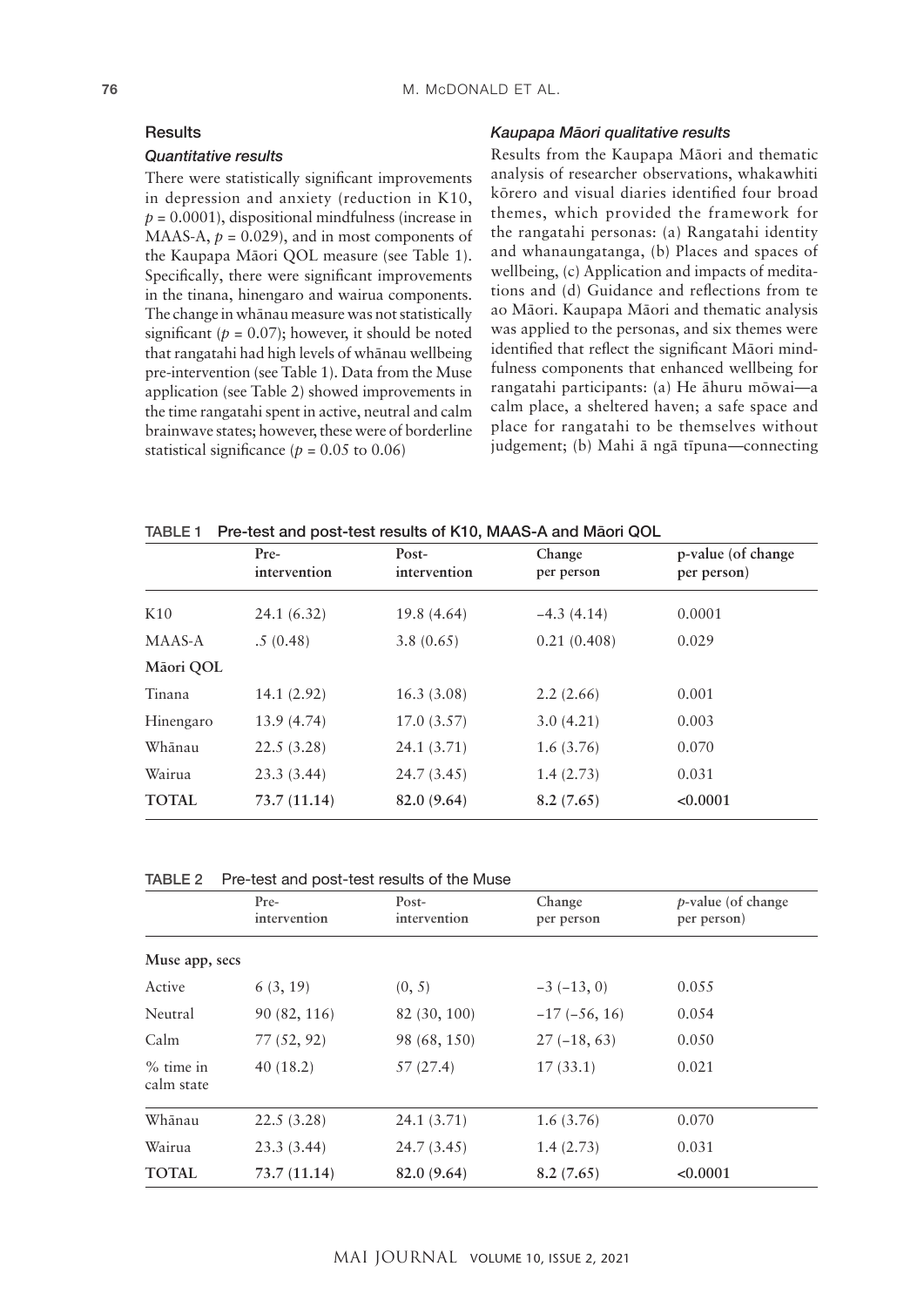mental health and wellbeing to the practices of tīpuna and learning about traditional beliefs and philosophies of wellbeing; (c) Ngā kaitiaki incorporating the role of animals, ancestors and natural phenomena as guardians to guide and help rangatahi through life's challenges; (d) Te taiao—practices that embrace and interact with the natural environment and elements for healing, particularly cultural sites of significance; (e) Whanaungatanga—collective approaches to facilitate wellbeing and a focus on building strong relationships and bonds; and (f) Hohou te rongo—cultivating peace, meditations that are inclusive of Māori worldviews.

#### *Fictional rangatahi persona and moko*

Due to the depth of data and analysis, only one rangatahi moko narrative is described here. The remaining moko narratives are available in e-book format. This moko represents the themes from the qualitative analysis of the rangatahi personas and Mahitahi boards.

Table 3 illustrates (a) the six key themes from the data, (b) the corresponding effects on wellbeing and (c) the tohu from the moko design pictured in Figure 1 that represents the theme and its mātauranga Māori interpretation.

The results from both the quantitative and Kaupapa Māori qualitative methods and analysis reported above strongly support the positive impacts of the Māori mindfulness intervention on rangatahi wellbeing. This reflects a complementary approach to research that provides a basis from which further Kaupapa Māori approaches can be developed and implemented without being unduly weighed down by narrow clinical or Western scientific notions of data, methods and outcomes.

#### **Discussion**

This study found that a Kaupapa Māori mindfulness programme co-designed by rangatahi was associated with decreased depressive and anxiety symptoms, improvement in quality of life and higher levels of being in a calm state than before the intervention. The Mahitahi co-design approach led to the creation of a mindfulness mental health intervention that is culturally designed to the needs, aspirations, realities and perspectives of rangatahi Māori who are schooled in a mātauranga-Māori-based environment. The novel rangatahi persona and moko co-design methods provided rangatahi with a culturally empowering and relevant process to express their views and experiences of the intervention. The moko narratives, the design and its interpretation provided an in-depth cultural understanding of the way stress and mental illness affects rangatahi wellbeing, how they process those experiences and the Māori mindfulness components that are effective in enhancing wellbeing.

Rangatahi Māori are often affected by multiple and accumulated stressors that affect many areas of wellbeing. Stress, especially accumulated and chronic stress in childhood and adolescence, has been linked to poorer mental health outcomes (Kessler et al., 2010). This intervention highlighted the importance of rangatahi having a space in their lives where they can feel safe, stress free, calm, supported and free from judgement—their he āhuru mōwai*.* This is significant in today's world, where social media has increased the opportunities for rangatahi to be exposed to bullying, unsafe behaviour and negative judgements (O'Keeffe & Clarke-Pearson, 2011).

For rangatahi Māori, states of mindfulness, calmness and peacefulness were most effectively accessed within te taiao, especially those places that were culturally significant, such as their tipuna maunga, aligning with wider Indigenous concepts of mindfulness (Le & Proulx, 2015; Le & Shim, 2014). While wharekura education exposes rangatahi Māori to mātauranga Māori and experiences within te taiao, these findings indicate that the more rangatahi have exposure to and spend time in the natural world and cultural sites of significance, the greater their sense of spiritual wellbeing, peace, mindfulness and connectedness.

The concept of hohou te rongo is connected to Māori holistic concepts of wellbeing and was considered by rangatahi to be an effective tool for managing emotions, which supports wider mindfulness findings that mindfulness is an effective and healthy way for adolescents to manage stress and promote emotional regulation (Chi et al., 2018). Kaitiaki was the other aspect unique to a Māori mindfulness approach and acutely connected to the natural world. Interestingly, while several rangatahi could describe what kaitiaki were, many had limited experience and understanding of the role of kaitiaki in supporting spiritual wellbeing. However, by the end of the intervention, rangatahi were engaged in and connected to kaitiaki-based mindfulness activities. Both hohou te rongo and kaitiaki components restore connections to te ao wairua and, in doing so, address the impact of intergenerational trauma on the Māori spirit.

This research also suggests that mainstream mindfulness programmes that do not emphasise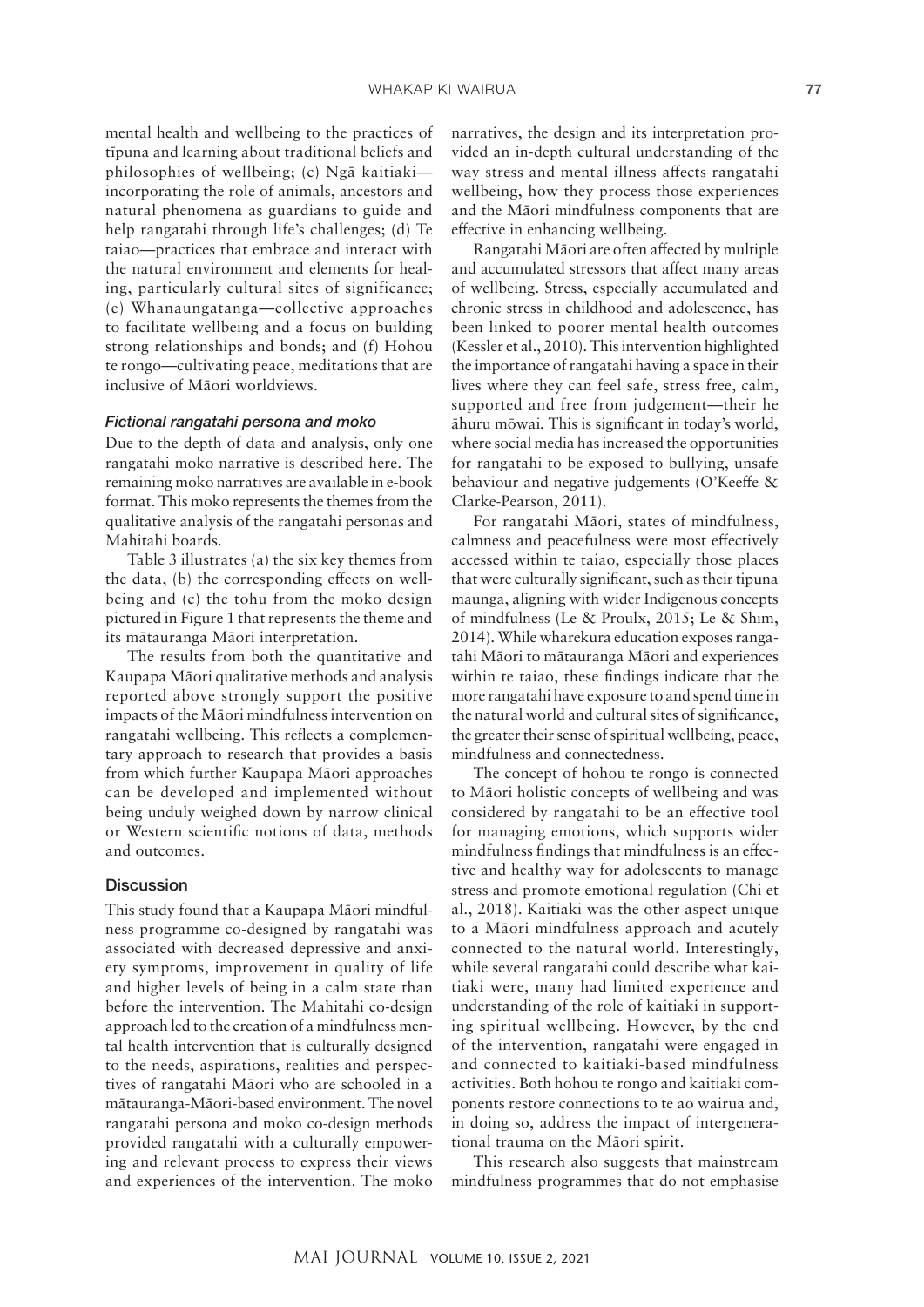| Effective<br>components<br>of Whakapiki<br>Wairua-Māori<br>mindfulness<br>intervention | Effects on rangatahi wellbeing<br>(rangatahi participant quotes)                                                                                                                                                                                                                                 | Mātauranga Māori moko<br>interpretation-Oceana's journey                                                                                                                                                                                                                           |
|----------------------------------------------------------------------------------------|--------------------------------------------------------------------------------------------------------------------------------------------------------------------------------------------------------------------------------------------------------------------------------------------------|------------------------------------------------------------------------------------------------------------------------------------------------------------------------------------------------------------------------------------------------------------------------------------|
| He āhuru mōwai                                                                         | Rangatahi feel accepted, safe, relaxed,<br>calm, at peace.                                                                                                                                                                                                                                       | Oceana's āhuru mōwai was created<br>by her kuia and koroua. Her kuia                                                                                                                                                                                                               |
|                                                                                        | "It's place where I can just relax and<br>be away from all the bullshit that goes<br>on in my life." (Participant 1, female,<br>$16 \text{ yr}$ )                                                                                                                                                | and koroua have been represented as<br>mangopare, a symbol of resilience,<br>security, strength and determination.<br>The hammerhead shark has several pores<br>distributed widely on the head that act                                                                            |
|                                                                                        | "I don't feel belittled or ignored."<br>(Participant 4, female, 17 yr)                                                                                                                                                                                                                           | like antennae, giving them foresight<br>and superior detection skills. Oceana's<br>kuia and koroua also have that capacity                                                                                                                                                         |
|                                                                                        | "Has made me feel comfortable<br>around others and where I can be<br>myself." (Participant 12, male, 17 yr)                                                                                                                                                                                      | by virtue of their life experience and<br>wisdom. Pūwewere pays homage to<br>her matriarchal line and the role of the<br>matriarch, her kuia, in creating a safe<br>home, just like the spider, whose web<br>will endure despite any adversities.                                  |
| Mahi a ngā tīpuna                                                                      | Practices enhance mana and foster<br>connectedness, peace, happiness.                                                                                                                                                                                                                            | Oceana's connection to the mahi of her<br>tīpuna is through nature and the atua.                                                                                                                                                                                                   |
|                                                                                        | "Linking all our mahi whether its<br>toi or meditating to te ao Māori,<br>to the world of our tipuna, getting<br>'in the zone', Māori did that a lot."<br>(Participant 8, male, 16 yr)                                                                                                           | On the moko this is depicted as ngā hau<br>o Tāwhirimātea and ngā unaunahi nui o<br>Tangaroa Whakamautai. Her meditation<br>practices are whakawātea, using the<br>wind to clear and whakapurenga, using<br>the water to cleanse.                                                  |
|                                                                                        | "Stay true to my Māoritanga and<br>enhance the gift of matakite. Meditate<br>in my own time and swim in the rivers<br>and sea to wash all the taumahatanga<br>off my shoulders. Implement ngā<br>karakia ki to matou atua (prayers of<br>our gods)." (Participant 15, female,<br>$17 \text{ yr}$ |                                                                                                                                                                                                                                                                                    |
| Ngā kaitiaki                                                                           | Rangatahi feel supported, guided and<br>connected to te ao wairua.                                                                                                                                                                                                                               | The pūrerehua guides Oceana through<br>her own metamorphosis and her process                                                                                                                                                                                                       |
|                                                                                        | "The negative energy I had during my<br>first meditation is the energy circling<br>the pito of the stingray and exiting the<br>end of the tail-the positive energy is<br>still circling the mauri of the whai."<br>(Participant 5, male, 17 yr)                                                  | of breaking free from constraints.<br>Tiwaiwaka is one of the very few<br>animals privileged to enter the presence<br>of Hine-nui-te-pō and return. Tīwaiwaka<br>teaches Oceana how to move from<br>the darkness into the light through<br>movement, laughter and a zest for life. |
|                                                                                        | "Kaitiaki and whānau will always<br>have my back. It is not about what is<br>seen but what is felt." (Participant 11,<br>female, 17 yr)                                                                                                                                                          |                                                                                                                                                                                                                                                                                    |

TABLE 3 Māori co-design analysis framework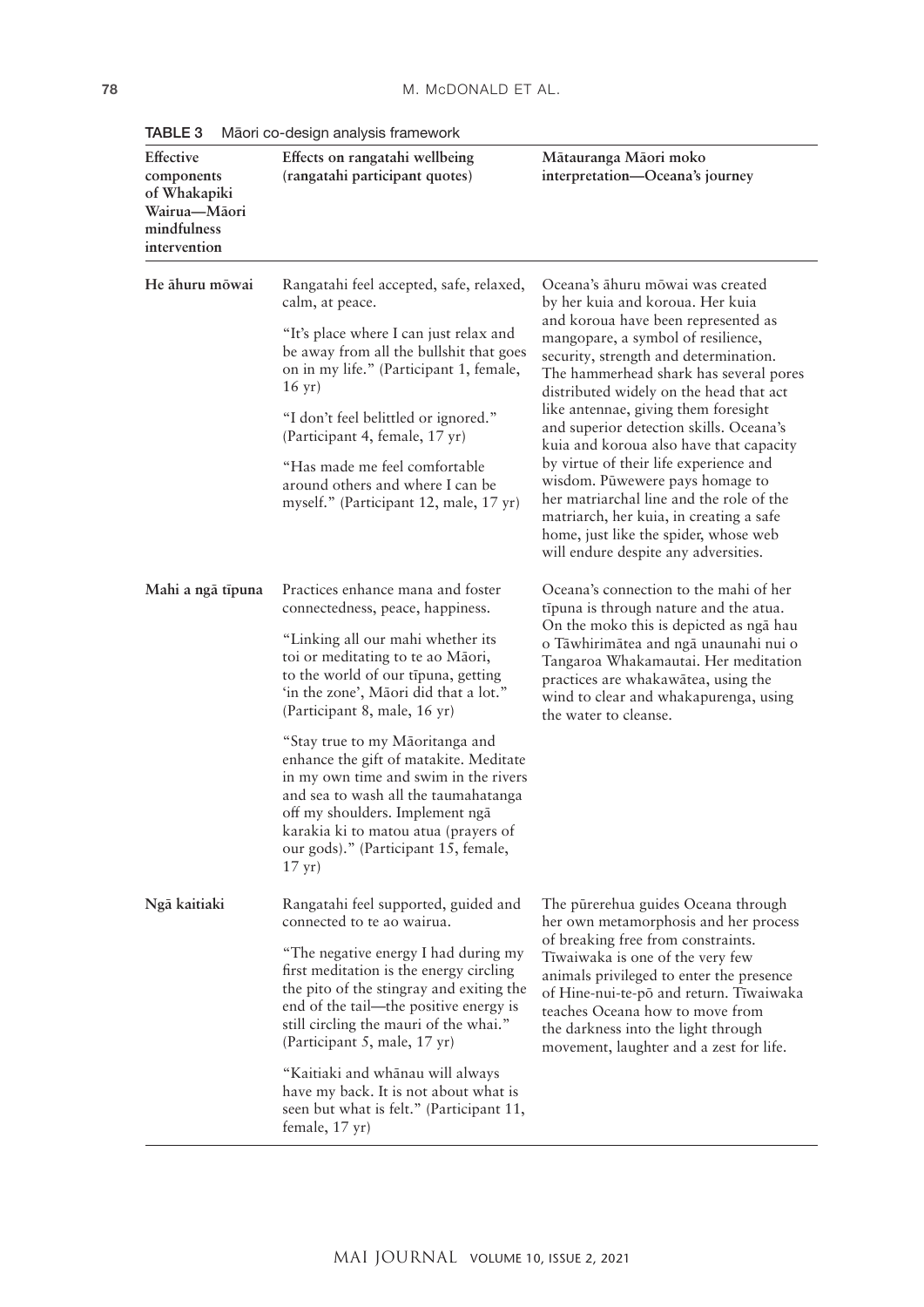|  |  |  |  | TABLE 3 Continued |
|--|--|--|--|-------------------|
|--|--|--|--|-------------------|

| Effective<br>components<br>of Whakapiki<br>Wairua-Māori<br>mindfulness<br>intervention | Effects on rangatahi wellbeing<br>(rangatahi participant quotes)                                                                                                                                                                                                                                                                                                                                                               | Mātauranga Māori moko<br>interpretation-Oceana's journey                                                                                                                                                                                                                                                                                                                                                                                                       |
|----------------------------------------------------------------------------------------|--------------------------------------------------------------------------------------------------------------------------------------------------------------------------------------------------------------------------------------------------------------------------------------------------------------------------------------------------------------------------------------------------------------------------------|----------------------------------------------------------------------------------------------------------------------------------------------------------------------------------------------------------------------------------------------------------------------------------------------------------------------------------------------------------------------------------------------------------------------------------------------------------------|
| Te taiao                                                                               | Rangatahi feel at peace, calm,<br>connected and can release negative<br>energies and emotions.<br>"Going into the bush makes me feel<br>at ease and at peace, it is my safe<br>haven." (Participant 7, female, 17 yr)<br>"Every now and then I stop, and I just<br>focus and calm myself, focus on my<br>breathing, my heartbeat, nature (birds,<br>insects, rain, wind)." (Participant 18,<br>female, 17 yr)                  | Ngā unaunahi nui o Tangaroa<br>whakamautai and ngā hau o<br>Tāwhirimātea are patterns on Oceana's<br>moko that originate from the taiao and<br>the moko is a vessel for a heightened<br>connection to the represented elements.<br>The puhoro symbol teaches Oceana of<br>the different principles of movement<br>associated to adaptation: knowing when<br>to act like the flow of water to grow and<br>when to act with power and velocity like<br>the wind. |
| Whanaungatanga                                                                         | Rangatahi feel supported; kotahitanga<br>and manaakitanga are fostered and<br>feelings of isolation are reduced.<br>"I love hanging out and spending time<br>with my friends and I care a lot for<br>all of them. I love picking my friends<br>up and making them feel happy<br>when they are down." (Participant 1,<br>female, 16 yr)<br>"The environment makes us feel like                                                  | This is represented with the pākati<br>symbol. Pākati is a whakapapa notch<br>illustrating a continuous connection<br>from the first to the last notch. Each<br>notch is a metaphor for collective bonds<br>between generations of whānau: past,<br>present and future. For Oceana, the<br>lesson is to thrive. She must learn from<br>her past, so that she can live in the<br>present and be hopeful for the future.                                         |
|                                                                                        | we are all included and we're all<br>Māori." (Participant 4, female, 17 yr)<br>"It is a bonding kaupapa with your<br>peers and pouako." (Participant 17,<br>male, 17 yr)                                                                                                                                                                                                                                                       |                                                                                                                                                                                                                                                                                                                                                                                                                                                                |
| Hohou te rongo                                                                         | Rangatahi feel calm, peaceful and at<br>ease, and can manage emotions (self-<br>regulation), stress and negativity.<br>"Meditations make me feel relaxed,<br>relieved, free, more connected to<br>everything and energetic." (Participant<br>2, male, 16 yr)<br>"I have learnt how to let go of things<br>that aren't good for me, bad vibes,<br>bad people in my life, anxiety, a<br>little bit of my fear." (Participant 13, | Oceana overcame negative emotions and<br>stress through mediations using Nga<br>hau e wha o Tāwhirimātea and Ngā<br>unaunahi nui o Tangaroa Whakamautai.<br>The koru spiral symbolises a new shoot,<br>like the fern frond, and represents<br>Oceana's emotional, spiritual and<br>physical growth from the mindfulness<br>practices.                                                                                                                          |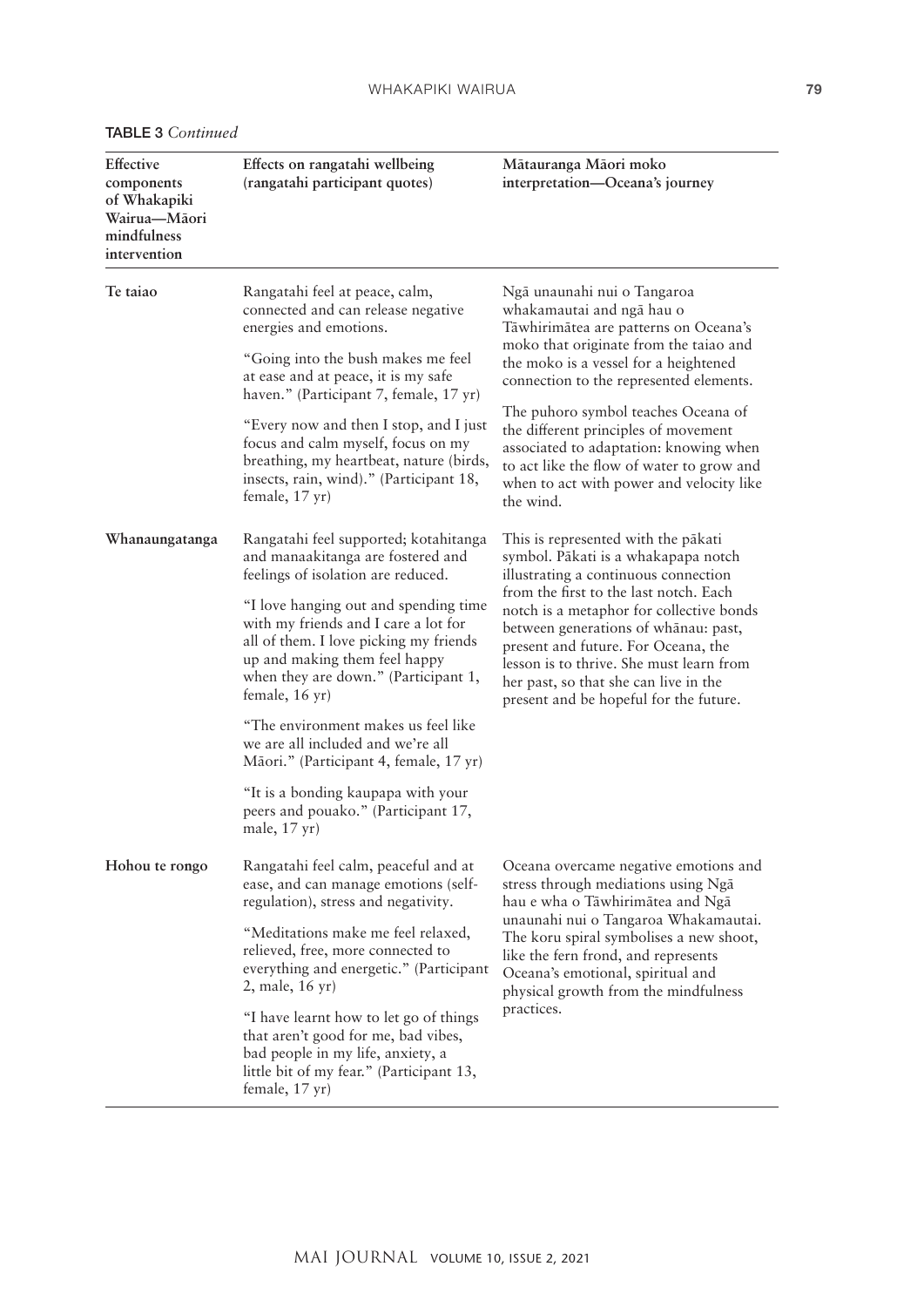collectivity and relationships will have poorer outcomes for rangatahi Māori. Rangatahi cited whanaungatanga as one of the key components in the programme that enhanced their engagement with and enjoyment of the intervention and its efficacy. This collective approach was also an integral aspect of ngā mahi ā ngā tīpuna*,* where collectivity underpinned the rangatahi experiences of tīpuna traditions that enhance mindfulness, such as mahi toi. The uniqueness of this approach is that while mainstream mindfulness is focused on engagement in the present, from a Māori worldview mahi ā ngā tīpuna and whanaungatanga provide a context for mindfulness where engagement in the present is connected to the collective bonds that exist between genealogical ties to one's past, present and future.

The quantitative results reflect Western psychology. Improvements in emotional, physical and spiritual wellbeing aspects of quality of life, a reduction in anxiety and depressive symptoms, and an increase in dispositional mindfulness were the primary significant findings from the quantitative data. Mindfulness literature (McKeering & Hwang, 2019; Sapthiang et al., 2019), supports the findings from the quantitative data for this work, and therefore, the findings contribute in a positive way to both knowledge fields.

#### Limitations

This intervention was designed specifically for rangatahi within a wharekura, a setting which is underpinned by Māori pedagogical practices, beliefs and rituals. Māori mindfulness practices, whakataukī and creation stories were relevant to a Māori immersion setting and the rangatahi, and were critical in forming the connectedness within the group, to the practice of mindfulness and to te ao wairua. Further studies will need to explore whether this intervention can be translated and adapted for rangatahi Māori in mainstream schools and whether the skills obtained by rangatahi from this study translate to real-world settings in their whānau and community.

A further potential limitation is the lack of a control group. The use of a control group does not align with Kaupapa Māori Mahitahi methodology because it excludes a portion of the participant population from an intervention that is hypothesised as beneficial.

The sustainability of such an intervention will also require further training and development of facilitators in Māori mindfulness practices and tools. While some knowledge of mainstream mindfulness practice and the science underpinning mindfulness has informed this intervention, the knowledge and skills needed to facilitate Māori mindfulness interventions are primarily from a Māori worldview. Therefore, mainstream mindfulness training such as MBSR would not adequately prepare facilitators to teach Māori mindfulness within total immersion Māori settings. The next phase of this research would be to create a professional development curriculum to train facilitators in Māori mindfulness practice. The challenge will be finding appropriate people in Māori communities who have generic teaching or facilitation competencies, mātauranga Māori, te reo Māori and the time and resources to undertake such training.

Further studies assessing and reporting on rangatahi long-term adherence to mindfulness practice post-intervention is also warranted. Furthermore, the sustainability of this Māori mindfulness intervention and its positive impact will only be realised fully when wider systemic issues such as racism, poverty and environmental crises affecting rangatahi wellbeing are simultaneously addressed.

#### **Conclusion**

The participative collaborative nature of the research has meant that the effects of the research have been valued by the participants, and these impacts have cascaded out to the wider wharekura and community. The Mahitahi co-design approach to this research validated Māori understandings and practices of mindfulness and recovered Indigenous wisdoms of mindfulness. Māori codesign research supports transformative outcomes that legitimise an Indigenous holistic approach to wellbeing. The result is a restoration of traditional cultural healing practices combined with innovative cultural healing practices that align to a Māori world that recognises, values, cares for and celebrates the many diverse manifestations of being a rangatahi in the world today.

#### Acknowledgements

This study was funded by the New Zealand Health Research Council under the Erihapeti Rehu-Murchie Research Fellowship in Māori Health. We also wish to acknowledge Te Wharekura o Mauao kaiako, whānau and rangatahi participants for their commitment to the research and their aroha for the kaupapa. Ethical approval for this study was obtained from the University of Waikato Human Research Ethics Committee.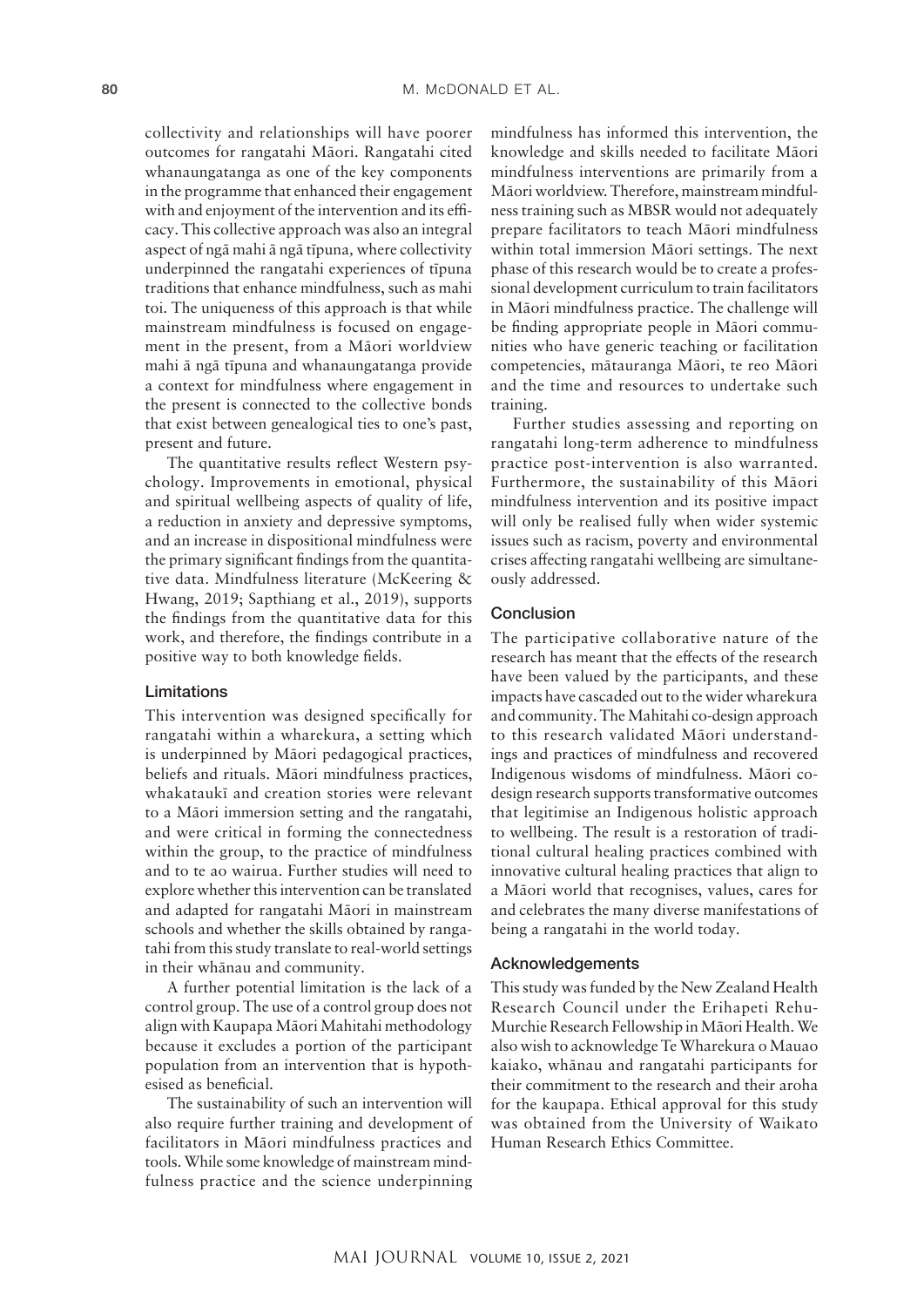#### WHAKAPIKI WAIRUA **81**

#### **Glossary**

atua god haerenga trip, journey he āhuru mōwai safe haven, calm space hui meeting iwi tribe kai food kaiako teacher kaitiaki Māori performing arts karakia prayer, incantation kaupapa topic Kaupapa Māori theory based on Māori kirihaehae to lacerate the skin koroua grandfather koru spiral motif kotahitanga unity kuia grandmother mahi work, practices Mahia te mahi Do the work mahi toi creative arts mangopare hammerhead shark matakite prophet, visionary mātauranga knowledge, wisdom mātauranga Māori ka eke moko Māori tattooing designs mōteatea traditional chant guardians

# aroha kindness, affection, love, compassion hinengaro psychological, thoughts/emotions Hine-nui-te-pō Goddess of the underworld hohou te rongo cultivating peace, meditations guardiankapahaka epistemology mahi a ngā tīpuna practices and beliefs of ancestors Mahitahi a Māori co-design methodology mana prestige, authority, power manaakitanga kindness, generosity, support Mataora a rangatira who lived in te ao tūroa (the natural world) Māori knowledge Mā te ringa raupā By working hard at manual tasks, success will be achieved Mauao sacred ancestral mountain in Tauranga whose name means "caught by the dawn" mauri life principle, vital essence ngā hau o the winds of Tāwhirimātea, the god of weather ngā kaitiaki the role of animals, ancestors and natural phenomena as

ngā unaunahi Whakamautai pākati carving pattern pito navel pūrerehua butterfly pūwewere spider web rangatahi youth, adolescents taha hinengaro emotional wellbeing taha tinana physical wellbeing taha wairua spiritual wellbeing taha whānau family wellbeing taumahatanga difficulties, burdens te ao Māori the Māori world te ao wairua the spiritual world te reo Māori the Māori language Te Wharekura o Mauao tinana body, physical tīpuna ancestors tipuna maunga ancestral mountain tīwaiwaka fantail tohu symbol toi art waka canoe wairua spirit, spiritual wānanga a learning forum whai stingray whakairo carving whakapakari tinana whakapapa promote, support whakataukī proverb whakawātea clearing, freeing whakawhiti kōrero

the big fish scale of Tangaroa Whakamautai (controller of tides) nohopuku fasting, inward reflection puhoro moko design representing principles of movement pūrākau ancient legend, myth, story Rarohenga the world of spirits and immaterial realm tā moko to tattoo, apply traditional tattoo; traditional tattooing Te Mātorohanga Ngāti Kahungunu tohunga tribal expert and historian te taiao the natural environment total immersion Māori secondary school in Tauranga, New Zealand tuakana–teina older sibling–younger sibling physical exercise genealogywhakapiki whakapurenga ritual of purification, cleansing discussions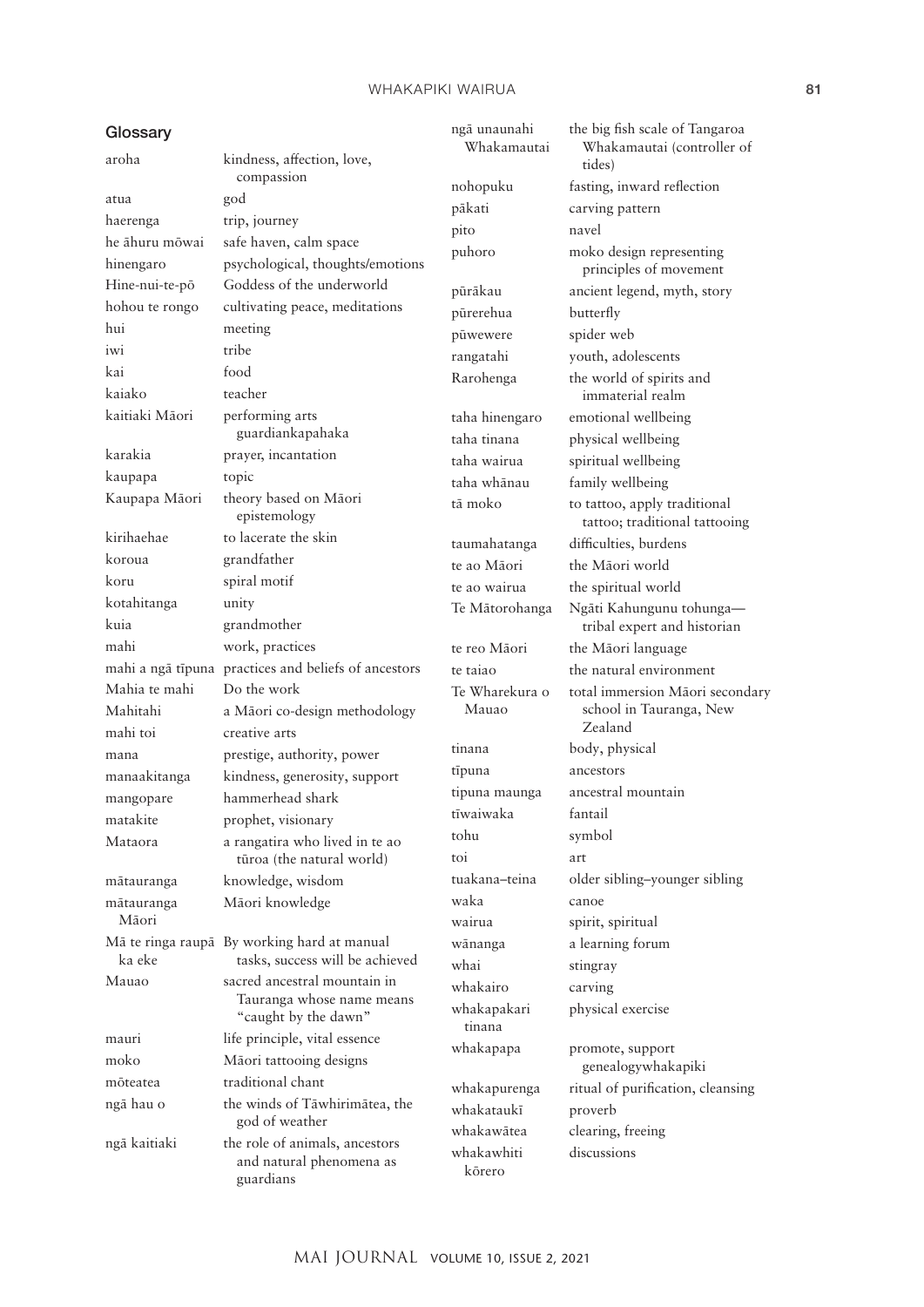| whānau         | family                      |
|----------------|-----------------------------|
| whanaungatanga | relationships, collectivity |
| wharekura      | Māori language immersion    |
|                | secondary school            |

#### **References**

- Bernay, R., Graham, E., Devcich, D. A., Rix, G., & Rubie-Davies, C. M. (2016). Pause, breathe, smile: A mixed-methods study of student well-being following participation in an eight-week, locally developed mindfulness program in three New Zealand schools. *Advances in School Mental Health Promotion*, *9*(2), 90–106.<https://doi.org/gr29>
- Bishop, R. (1996). *Collaborative research stories: Whakawhanaungatanga*. Dunmore Press.
- Bodhi, B. (2011). What does mindfulness really mean? A canonical perspective. *Contemporary Buddhism*, *12*(1), 19–39.<https://doi.org/fftrsf>
- Braun, V., & Clarke, V. (2006). Using thematic analysis in psychology. *Qualitative Research in Psychology*, *3*(2), 77–101.<https://doi.org/fswdcx>
- Chi, X., Bo, A., Liu, T., Zhang, P., & Chi, I. (2018). Effects of mindfulness-based stress reduction on depression in adolescents and young adults: A systematic review and meta-analysis. *Frontiers in Psychology*, *9*, Article 1034. <https://doi.org/gds4st>
- Dam, R. F., & Siang, T. Y. (2020). *Personas*. Interaction Design Foundation. [https://www.](https://www.interaction-design.org/literature/article/personas-why-and-how-you-should-use-them) [interaction-design.org/literature/article/](https://www.interaction-design.org/literature/article/personas-why-and-how-you-should-use-them) [personas-why-and-how-you-should-use-them](https://www.interaction-design.org/literature/article/personas-why-and-how-you-should-use-them)
- De Witte, M., Spruit, A., Van Hooren, S., Moonen, X., & Stams, G. (2020). Effects of music interventions on stress-related outcomes: A systematic review and two meta-analyses. *Health Psychology Review*, *14*(2), 294–324.<https://doi.org/gf4hxt>
- Dreger, L. C., Mackenzie, C., & McLeod, B. (2015). Feasibility of a mindfulness-based intervention for Aboriginal adults with type 2 diabetes. *Mindfulness*, *6*, 264–280.<https://doi.org/f65p95>
- Durie, M. (1999). Marae and implications for a modern Māori psychology. *Journal of the Polynesian Society*, *108*(4*),* 351–366.
- Gallegos, A., Lytle, M., Moynihan, J., & Talbot, N. (2015). Mindfulness-based stress reduction to enhance psychological functioning and improve inflammatory biomarkers in trauma-exposed women: A pilot study. *Psychological Trauma: Theory, Research, Practice and Policy*, *7*(6), 525– 532.<https://doi.org/gr3b>
- Grossman, P., Niemann, L., Schmidt, S., & Walach, H. (2004). Mindfulness-based stress reduction and health benefits: A meta-analysis. *Journal of Psychosomatic Research*, *57*(1), 35–43. [https://](https://doi.org/djcjtv) [doi.org/djcjtv](https://doi.org/djcjtv)
- Hanara, B., & Jackson, A. (2019). *Tangaroa ara rau: Tangaroa the atua of human movement* (Internship Report 18INT01). Ngā Pae o te Maramatanga. [http://www.maramatanga.co.nz/sites/default/](http://www.maramatanga.co.nz/sites/default/files/project-reports/NPM_ngaAkonga_HanaraJackson_18INT01%20%28003%29.pdf) [files/project-reports/NPM\\_ngaAkonga\\_](http://www.maramatanga.co.nz/sites/default/files/project-reports/NPM_ngaAkonga_HanaraJackson_18INT01%20%28003%29.pdf) [HanaraJackson\\_18INT01%20%28003%29.pdf](http://www.maramatanga.co.nz/sites/default/files/project-reports/NPM_ngaAkonga_HanaraJackson_18INT01%20%28003%29.pdf)
- Higgins, R. (2004). *He tānga ngutu, he Tūhoetanga te mana motuhake o te t*ā *moko wāhine: The*

*identity politics of moko kauae* [Doctoral thesis, University of Otago]. OUR Archive. [http://hdl.](http://hdl.handle.net/10523/157) [handle.net/10523/157](http://hdl.handle.net/10523/157)

- Hofmann, S. G., Sawyer, A. T., Witt, A. A., & Oh, D. (2010). The effect of mindfulness-based therapy on anxiety and depression: A meta-analytic review. *Journal of Consulting and Clinical Psychology*, 78(2), 169–183.<https://doi.org/fnx5wt>
- Holzel, B., Carmody, J., Vangel, M., Congleton, C., Yerramsetti, S., Gard, T., & Lazar, S. (2011). Mindfulness practice leads to increases in regional brain gray matter density. *Psychiatry Research: Neuroimaging*, *191*(1), 36–43. [https://doi.org/](https://doi.org/fr4jrm) [fr4jrm](https://doi.org/fr4jrm)
- IDEO. (2015). *The field guide to human centred design.* <https://www.ideo.com/post/design-kit>
- Jahnke, R. (2010). Ko Rūamoko e ngunguru nei: Reading between the lines. *Journal of the Polynesian Society*, *119*(2), 111–130.
- Kabat-Zinn, J. (1996). Mindfulness meditation: What it is, what it isn't and its role in healthcare and medicine. In Y. Haruki, Y. Ishii, & M. Suzuki (Eds.), *Comparative and psychological study on meditation* (pp.161–169). Eburon.
- Kessler, R. C., Andrews, G., Colpe, L. J., Hiripi, E., Mroczek, D. K., Normand, S. L., Walters, E. E., & Zaslavsky, A. M. (2002). Short screening scales to monitor population prevalence and trends in non-specific psychological distress. *Psychological Medicine*, *32*(6), 959–976.<https://doi.org/bt5xdw>
- Kessler, R. C., McLaughlin, K. A., Green, J. G., Gruber, M. J., Sampson, N. A., Zaslavsky, A. M., Aguilar-Gaxiola, S., Alhamzawi, A. O., Alonso, J., Angermeyer, M., Benjet, C., Bromet, E., Chatterji, S., de Girolamo, G., Demyttenaere, K., Fayyad, J., Florescu, S., Gal, G., Gureje, O., . . . Williams, D. (2010). Childhood adversities and adult psychopathology in the WHO World Mental Health Surveys. *The British Journal of Psychiatry*, *197*(5), 378–385. <https://doi.org/djdjn3>
- Kingi, T., Russell, L., & Ashby, W. (2017). Mā te mātau, ka ora: The use of traditional Indigenous knowledge to support contemporary rangatahi Māori who selfinjure. *New Zealand Journal of Psychology*, *46*(3), 137–145.
- Le, T., & Gobert, J. (2015). Translating and implementing a mindfulness-based youth suicide prevention intervention in a Native American community. *Journal of Child and Family Studies*, *24*(1), 12–23. <https://doi.org/f6wg9k>
- Le, T. N., & Proulx, J. (2015). Feasibility of mindfulness-based interventions for incarcerated mixed-ethnic native Hawaiian/Pacific Islander youth. *Asian American Journal of Psychology*, *6*(2), 181–189.<https://doi.org/gjz5v4>
- Le, T. N., & Shim, P. (2014). Mindfulness and the aloha response. *Journal of Indigneous Social Development*, *3*(1), 1–11.
- Lee, J. (2005, 24 June). *Māori cultural regeneration: Pūrākau as pedagogy* [Paper presentation]. Centre for Research in Lifelong Learning International Conference, Stirling, Scotland. [http://www.ran](http://www.rangahau.co.nz/assets/lee_J/purakau%20as%20pedagogy.pdf)[gahau.co.nz/assets/lee\\_J/purakau%20as%20](http://www.rangahau.co.nz/assets/lee_J/purakau%20as%20pedagogy.pdf)